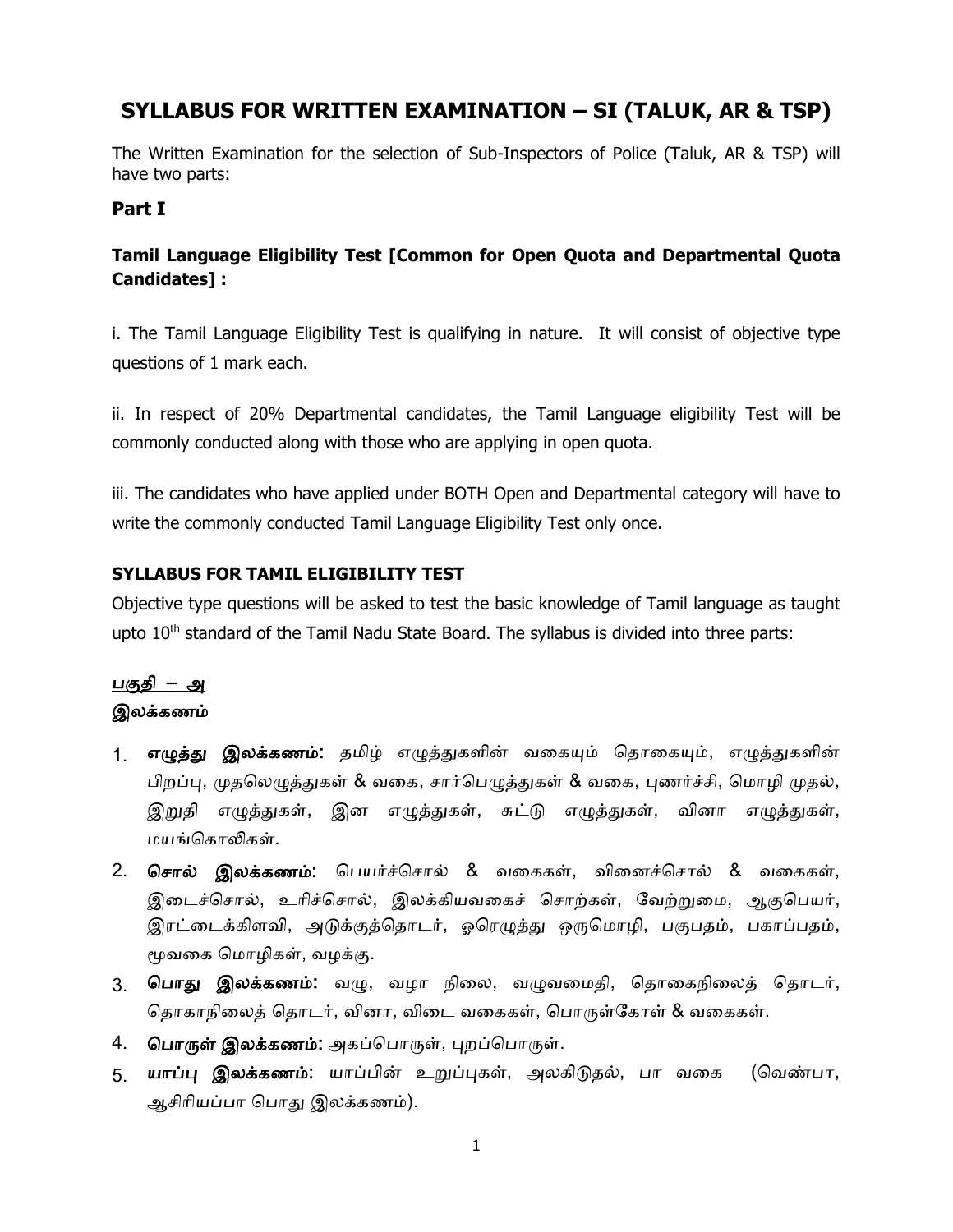- 6. அணி இலக்கணம்: உவகம அணி, உருவக அணி, வஞ்சப்புகழ்ச்சி அணி, வவற்றுகம அணி, பின்வரு நிகலயணி & வகககள், பிறிது தமொழிதல் அணி, இரட்டுறதமொழிதல் அணி, தற்குறிப்வபற்ற அணி, தீவக அணி, நிரல்நிகற அணி.
- 7. மொழித்திறன்: வல்லினம் மிகும் இடம், மிகா இடம், தொடர் இலக்கணம்.
- 8. பிொித்து எழுதுதல், வசர்த்து எழுதுதல், எதிர்ச்தசொல்கல எழுதுதல், தபொருந்தொச் தசொல்கல கண்ைறிதல், பிகழ திருத்தம், ஆங்கில தசொல்லுக்கு வநரொன தமிழ்ச் தசொல்கல அறிதல்.

### பகுதி – ஆ இலக்கியம்

1. திருக்குறள், ததொல்கொப்பியம், கம்பரொமொயணம், எட்டுத்ததொகக, பத்துப்பொட்டு, ஐம்தபருங்கொப்பியங்கள், ஐஞ்சிறுகொப்பியங்கள், அறநூல்கள், பக்தி இலக்கியங்கள், சிற்றிலக்கியங்கள், நொட்டுப்புற இலக்கியங்கள், புதுக்கவிகத, தமொழிதபயர்ப்பு நூல்கள் ஆகியவை தொடர்பான செய்திகள், மேற்கோள்கள், சிறப்புப்பெயர்கள், தொடரை நிரப்புதல்.

# பகுதி – இ தமிழ் அறிஞர்களும் தமிழ்த்ததொண்டும்

1. தமிழ் அறிஞர்கள், தமிழின் ததொன்கம, தமிழொின் பண்பொடு, தமிழ் உகரநகை, தமிழ்த்ததொண்டு, சமுதொயத்ததொண்டு ததொைர்பொன தசய்திகள் மற்றும் வமற்வகொள்கள்.

## **Part II**

### **1. Main Written examination [For Open Quota Candidates]:**

The Main Written examination for Open Quota Candidates will be for 70 marks consisting 140 objective type questions of  $\frac{1}{2}$  mark each. The duration of examination will 2  $\frac{1}{2}$  Hours. The candidates should get a **minimum of 25 marks to qualify** in the written examination. It will consist of :

Part - A - General Knowledge (40 Marks - 80 Questions)

Part - B - Psychology Test (30 marks - 60 Questions)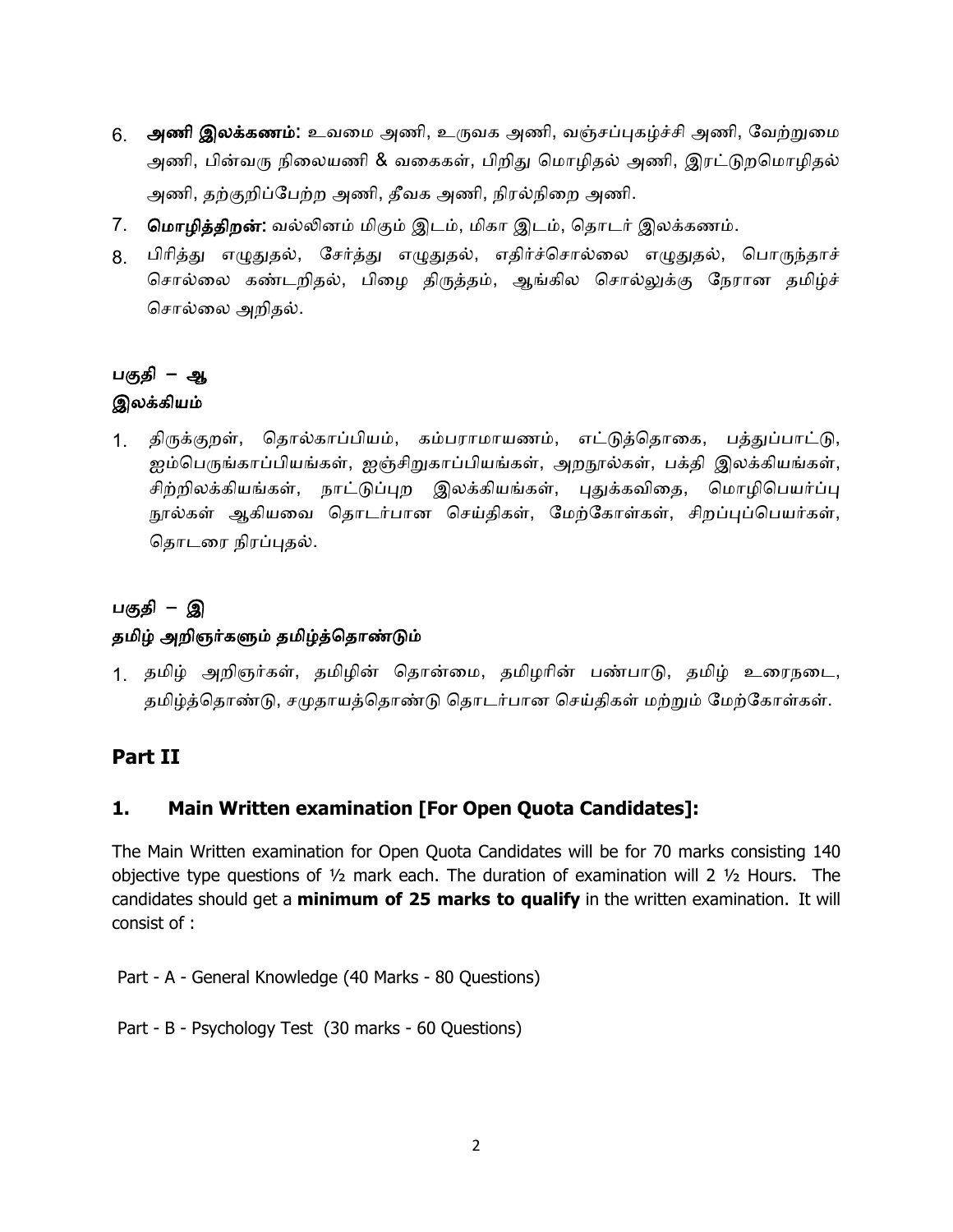# $PART - A$

### **General Knowledge:**

The candidates are required to have a general appreciation and understanding of topics as maybe expected of a well educated person without any specialised study. The syllabus includes the following topics:

- 1. **General Science:** Physics, Chemistry and Biology viz. Inventions and Discoveries. Scientists and their contributions, Human Physiology, Diseases and their causes, cure and prevention, Diet and Nutrition, Genetics, Animals, Plants, Environment and Ecology, Elements and compounds, Acids, Bases and Salts and allied subjects, Motion, Properties of Matter, Light, Electricity and other related topics.
- 2. **History:** Dates and events of Indian History from Indus Valley Civilisation to present day modern India. Important events of World history.
- 3. **Geography :** Regions of India, Monsoon and climate, Crops, Indian Towns and Places, Major Ports, Minerals, Industries, Power Plants, Forests and Wildlife, National Parks, Population distribution in India and other related topics.
- 4. **Economics:** Agriculture in India, Industrial Development, Rural Development, Price policy, Inflation, Population and Un-employment problems, Imports and Export, 5 year planning and related topics.
- 5. **Indian Polity:** Indian Constitution, Citizenship, Elections, Parliament and State legislatures, Executive, Judicial system, Local Self Governments, Centre-State Relationship, Foreign Policy and other related topics.
- 6. **General Knowledge & Current Affairs:** Latest development in Science and Technology, Political developments in India, Arts & Culture of India and Tamil Nadu, Games and Sports, National and International awards, National and International organizations, Abbreviations, Who's Who, Books and Authors, India and its Neighbours, present day India and other related topics.